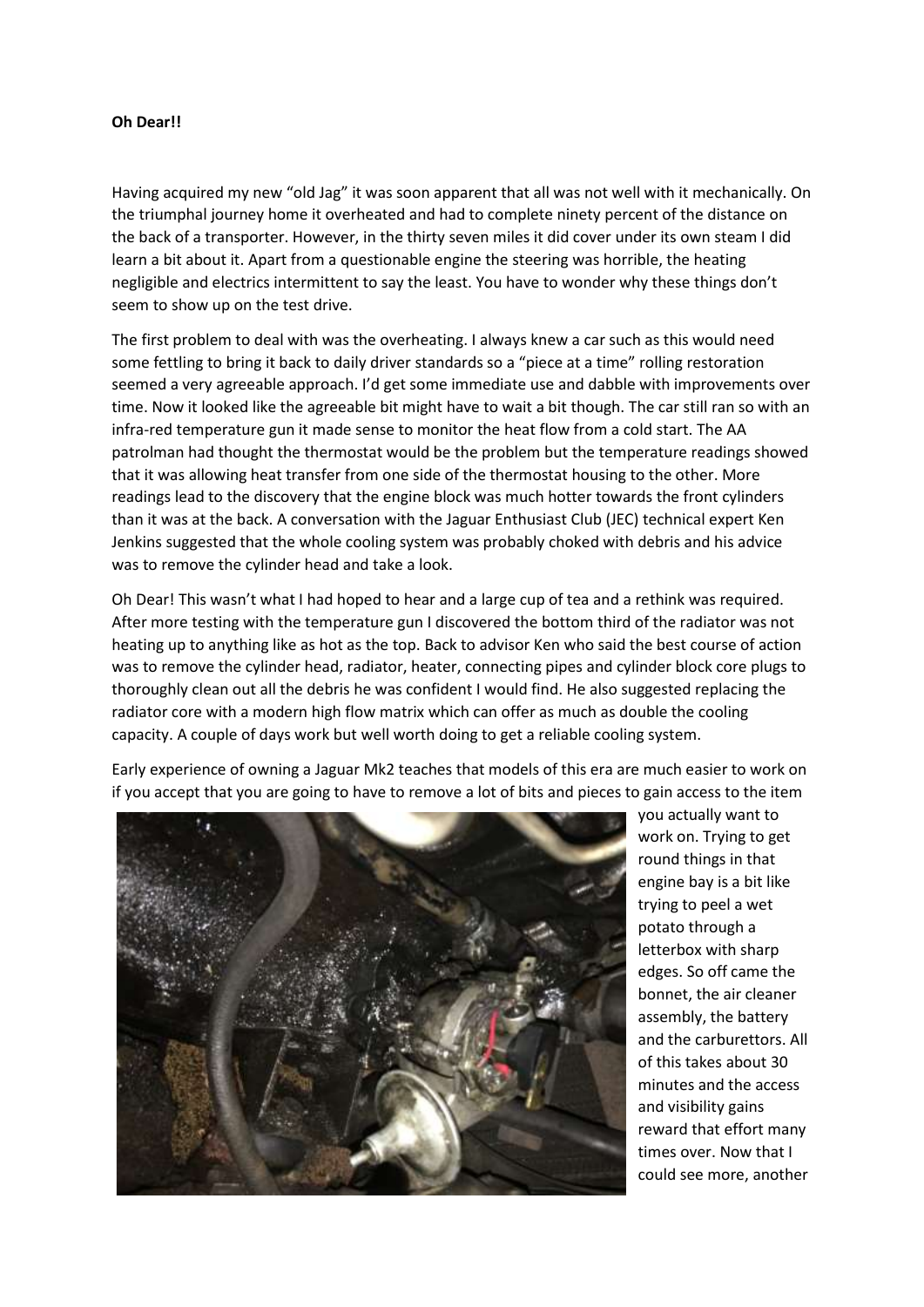issue was revealed. The inlet side of the engine was caked in oil sludge. How?? There are no oil outlets apart from the filter and that was clean. Well a good source turned out to be someone leaving six of the bolts that secure the front of the cylinder head and its timing chain cover in a tin somewhere because they were not attached to my engine. Nor was the top of the chain housing. You have to wonder how mistakes like that happen. A full service history is all very well but it doesn't mean that inexpert hands, like mine I suppose, haven't also had a go.

The upside of the missing bolts was that there was a bit less work to do to remove the head and forty five minutes later it was sitting on the bench but……..Oh Dear. This is going to be more than two day's work!



It took no expertise at all to realise this cylinder head was in a parlous state with badly corroded waterways, deeply recessed valves and no evidence of the inlet oil seals that are supposed to reduce oil consumption on the inlet valve guides. This really was a two cups of tea level of disappointment because it was going to be a highly intrusive engineering job to recover the head if indeed it could be recovered at all. With the head stripped it was apparent that it needed new valves, guides and seats plus rebuilding of the corroded

waterways. The compensating good news was that the cylinder bores looked fine, the head was straight when checked end to end with a straight edge. This was critical as Jaguar XK alloy heads are known to warp and twist down their length if overheated and that is irrecoverable. The block was full of rust and corrosion debris, probably from the cylinder head, and it certainly confirmed what Ken had told me to expect. Even then, it gave me some hope that once dealt with, the overheating problem would be sorted.

The cylinder head went to a recommended engineers in Bawtry with a package of spares including new valves, bronze self-lubricating guides, valve springs and followers all from the Jaguar V12 engine. This is where single make clubs do come in very handy. Their engine gurus can tell you not only what works and improves on the original specification but also where to acquire good quality spares. This is so important because there are many suppliers offering parts at attractive prices which when acquired prove to be of such hopeless quality that you daren't use them. Ask me how I know this! I was advised that the V12 valve gear is significantly stronger but lighter than the original XK components and that as a result of the upgrades the sustained upper rev limit is safe to 6,000 RPM rather than the standard 5,500 RPM. Actually I doubt that benefit will have the smallest impact on the way I use the car but it reads well and should contribute to reliability. The JEC run a very competitive race series for XK engined cars and that is where a lot of the knowledge on reliability and functional improvement comes from.

With the cylinder head in intensive care and the radiator away to have the new core, the internal clean out could start. Having access to compressed air is helpful but not essential as the most effective cleaning turned out to be various forms of scrapers, bottle brushes and rotary wire brushes fitted to a drill. The debris forms into a very hard sludge that collects in all the difficult to get at recesses and at the base of the iron cylinder liners. It is a tedious and time consuming job but worth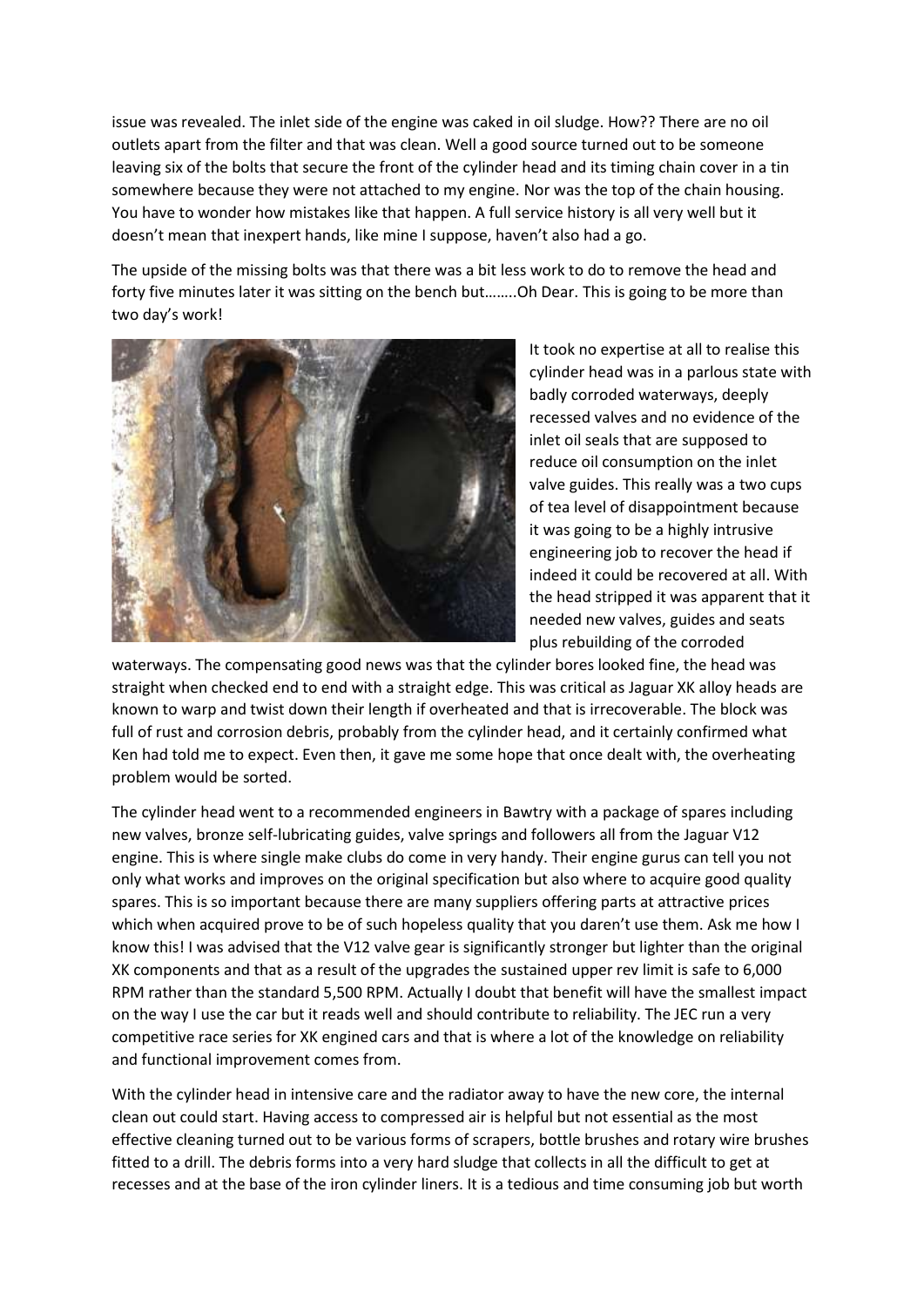the effort to get everything out that you possibly can. It took the best part of two long days to get that block properly cleaned. Two days, aching shoulder, aching back and hands that are not quite nice at the dinner table. (Yes I was wearing gloves but the chemicals are very good at dissolving them so they look like the fingerless sort Fagin would have worn in Oliver). Still, once it was done it gives some confidence that the engine will be cooled as well as its design allows and the new radiator should not get contaminated with old rust particles.

I had elected to have the head built up by the engineering company as for me this was a cheaper option than buying the large box of shims necessary to achieve the accurate valve clearance between cams and followers. As such it was a ready to fit item that I collected five weeks after removing it from the car. It had needed a lot of work, welding in new metal, recutting the waterways, new valve seats and guides plus all the kit I had supplied. It was also discovered that one of the bolt holes that secure the head to the block had been drilled out, presumably to fix a broken stud, compromising the strength and rigidity of that fixing point. To fix it the bolt hole had to be machined out fully and sleeved so that full strength would be returned when the block was bolted down with the required 60 lbs ft of torque.

Whilst this was going on attention turned to the twin SU carburettors which were stripped and rebuilt using new SU internals from Burlen Services. With a bit of time taken to re-polish all the alloy components that were originally polished from the factory it all looked pretty good. This was a real labour of love because they were quite corroded after fifty five years and even my favourite Autosol wasn't going to bring it back properly. With a kit of polishing buffs you fit in a drill (MachineMart) the alloy came back to something like it should have been but it took hours and is a pretty filthy job. Should you care to take this on I suggest a full face mask as even with safety glasses and a mask it still looked like I'd been using eye-liner and I'm too old for that look now.



Before fitting the cylinder head on an XK it is a good idea to fit the inlet manifold. It has a series of bolts underneath the manifold housing that are very difficult to reach once the head is in the car so doing it now is a time saver. It is also worth taking the time to fit the carbs to the manifold whilst it is on the bench. This makes the initial set up easier as you can see things such as the jets height to the bridge and

the throttle flaps positions. You can also get at everything needed to set correct adjustments which is much harder in the car.

With all the preparative work done the carbs were removed as a pair still joined together by the throttle lever support and the throttle linkage. This makes them much easier to fit once the head is back in the car. You can fit them individually with the manifold in the car but it gets fiddly trying to fit the second carb and install the linkage at the same time.